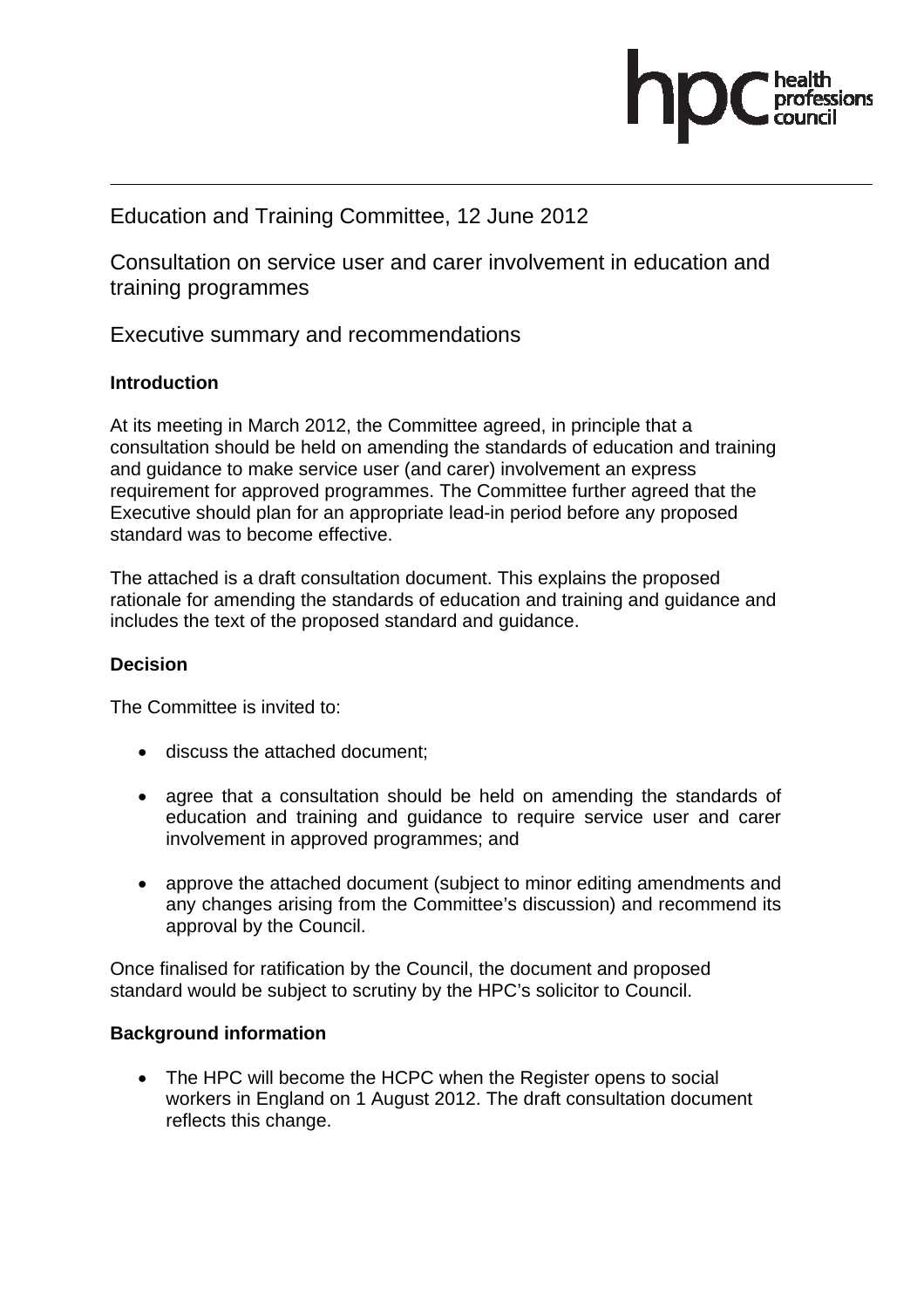• Since the last Committee meeting, a HPC Blog article was produced to explain the proposed consultation. This was included in the Education update newsletter circulated to education providers. http://www.hpc-uk.org/mediaandevents/blog/

### **Resource implications**

The resource implications include writing up the outcomes of the consultation Document and making any necessary amendments to the standards of education and training. These resource implications are accounted for within the departmental workplan for 2012/2013.

#### **Financial implications**

The financial implications include the cost of mailing consultation documents to relevant stakeholders. The Executive hopes to use a survey tool to reduce the number of documents to be mailed and increase involvement in the consultation. The financial implications of this consultation are included within the department's budget for 2012/2013.

#### **Appendices**

None

#### **Date of paper**

31 May 2012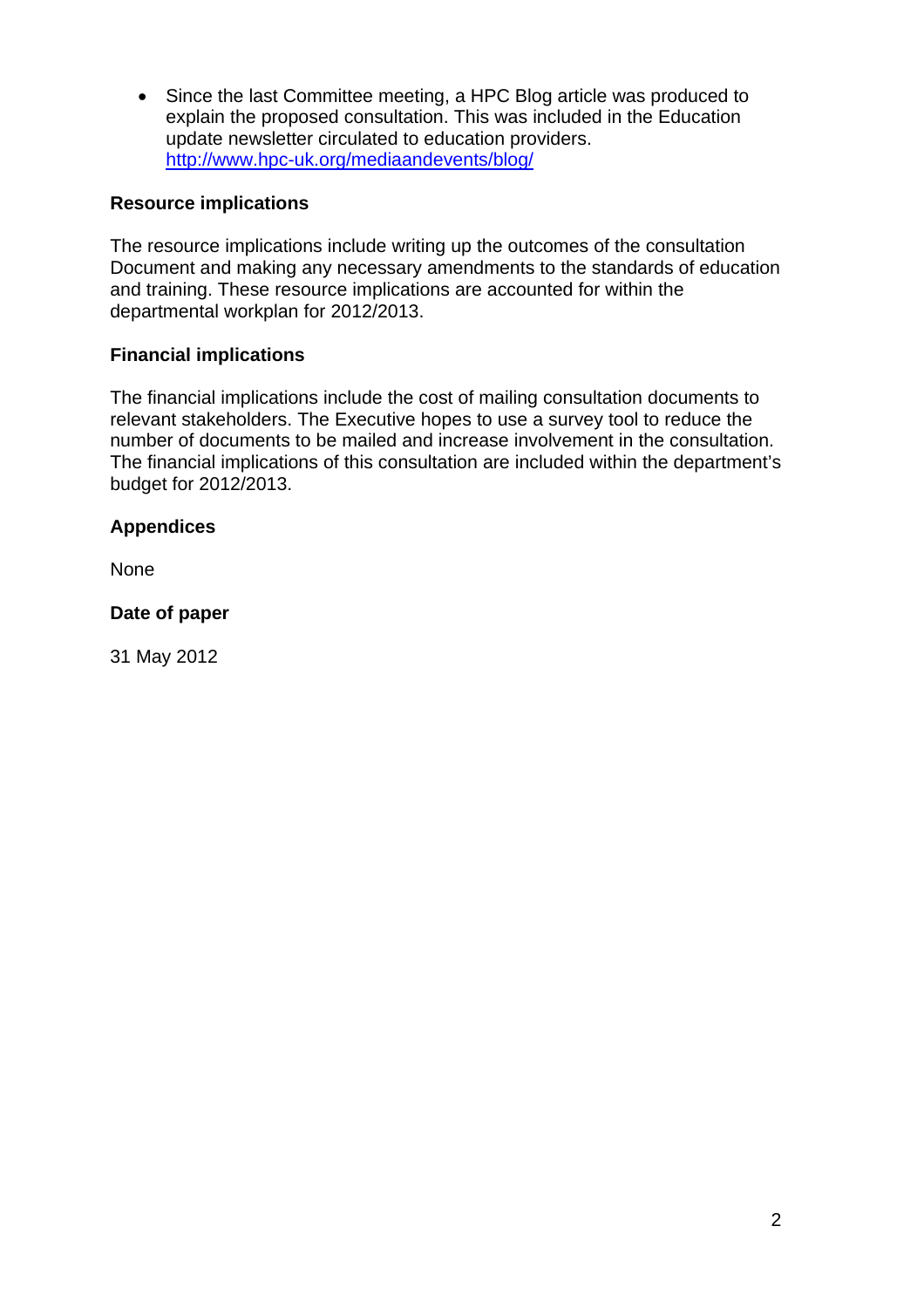# **Consultation on service user and carer involvement in education and training programmes approved by the Health and Care Professions Council (HCPC)**

A consultation seeking the views of stakeholders on a proposal to amend the standards of education and training and supporting guidance to require the involvement of service users and carers in approved programmes.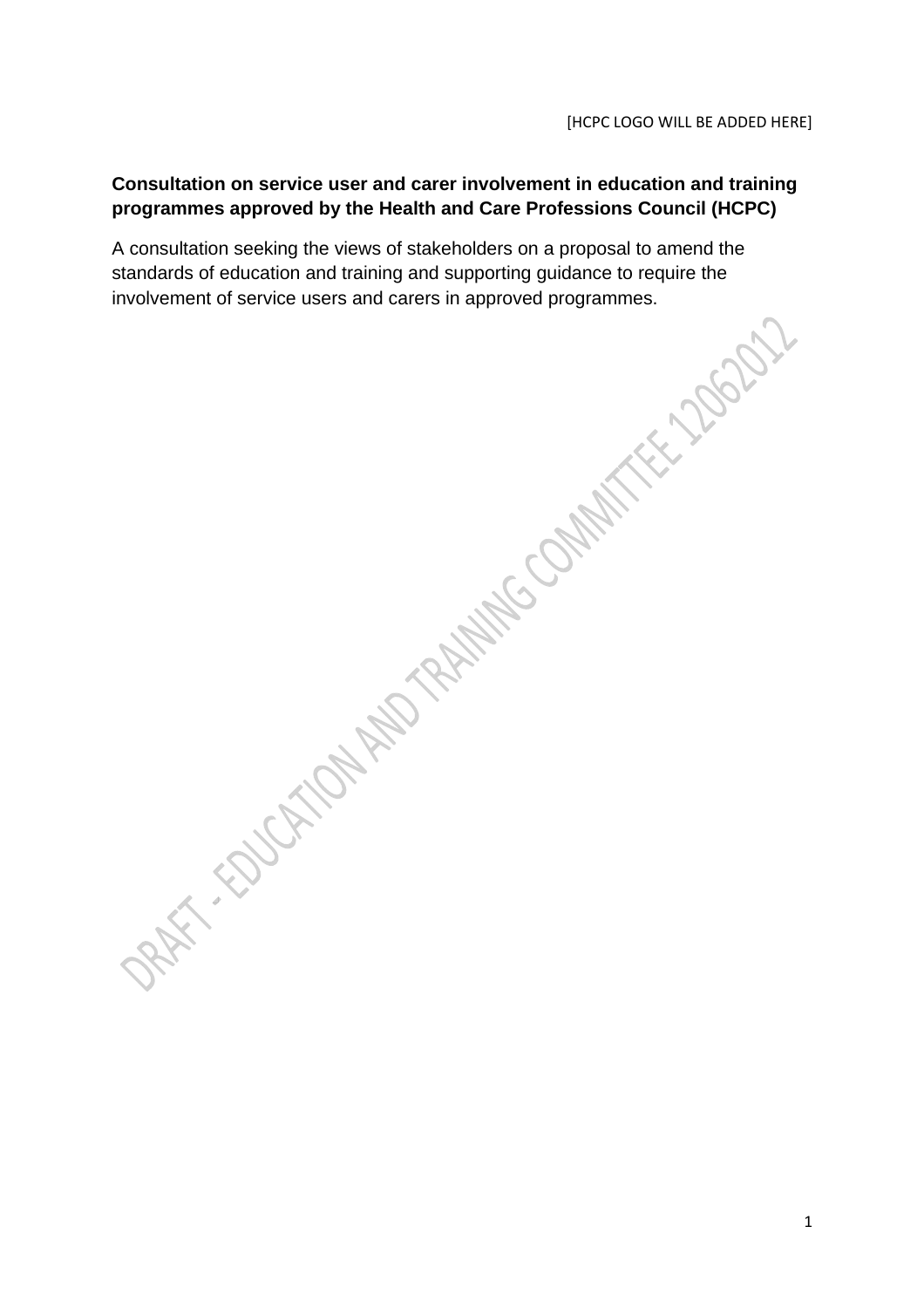# **1. Introduction**

- 1.1 We are the Health and Care Professions Council (HCPC). This consultation seeks the views of stakeholders on a proposal to amend the HCPC's standards of education and training and supporting guidance to require the involvement of service users and carers in approved programmes.
- 1.2 This consultation will be of particular interest to education providers offering programmes approved by the HCPC; professional bodies; service user groups; and others with an interest in this area.
- 1.3 The consultation will run from **x September 2012** to **x December 2012**.

# **About the Health and Care Professions Council (HCPC)**

- 1.4 We are a regulator and were set up to protect the public. To do this, we keep a register of professionals who meet our standards for their professional skills and behaviour. Individuals on our Register are called 'registrants'.
- 1.5 We currently regulate 16 professions.<br>
Arts therapists<br>
Biomedical scientists<br>
Chirch
	- Arts therapists
	- Biomedical scientists
	- Chiropodists / podiatrists
	- Clinical scientists
	- Dietitians
	- Hearing aid dispensers
	- Occupational therapists
	- Operating department practitioners
	- Orthoptists
	- **Paramedics**
	- **Physiotherapists**
	- Practitioner psychologists
	- Prosthetists / orthotists
	- Radiographers
	- Social workers in England
	- Speech and language therapists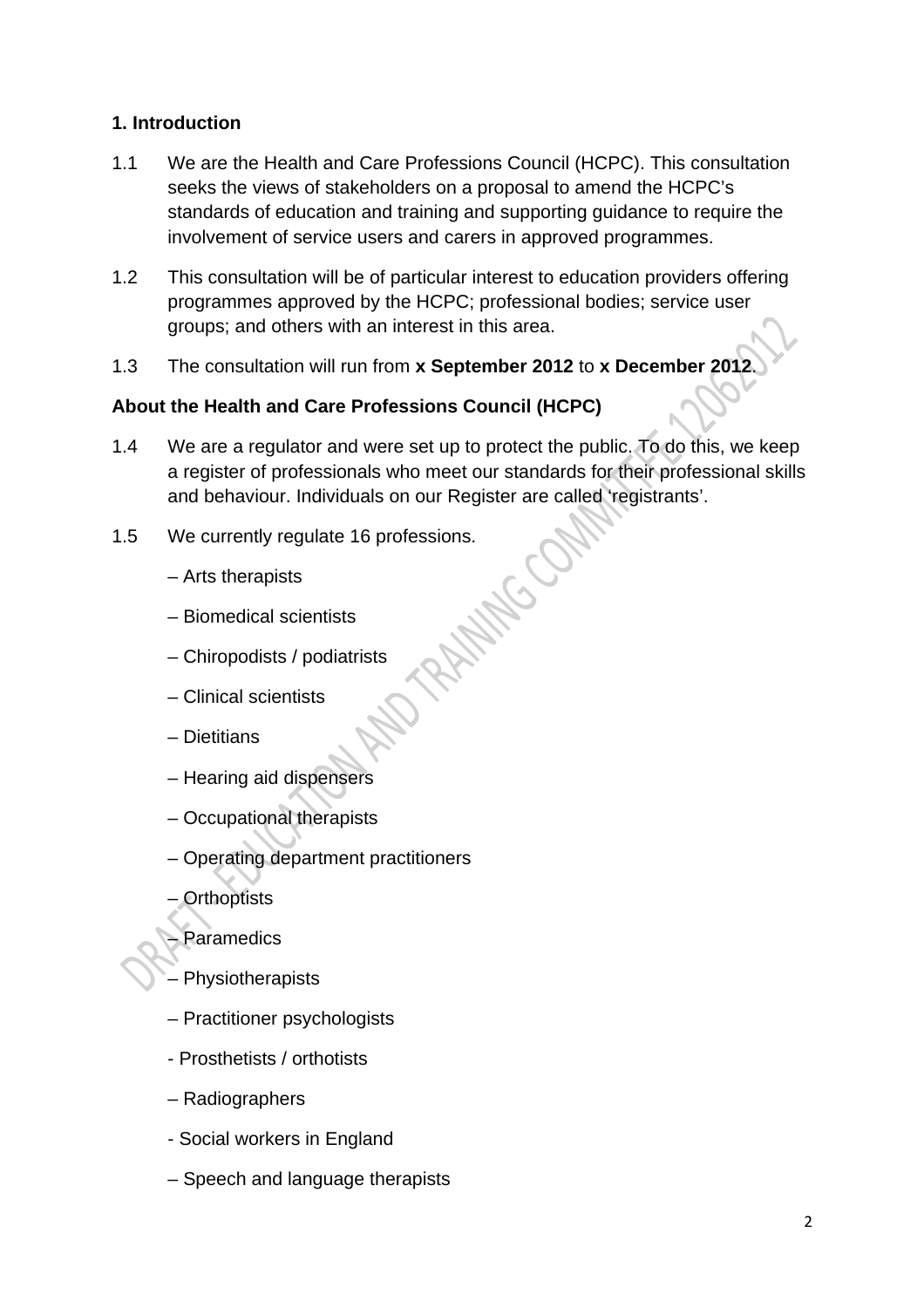1.6 Before 1 August 2012, we were known as the Health Professions Council (HPC).

# **About the standards of education and training**

- 1.7 The standards of education and training ('SETs') are standards which apply to education and training programmes which lead to eligibility to apply for registration.<sup>1</sup>
- 1.8 The standards of education and training cover such areas as admissions, assessment standards and practice placements. A programme which meets all of these standards will also allow a student who successfully completes that programme to meet the standards of proficiency for the safe and effective practice of their profession.

# **About the approval of education and training programmes**

- 1.9 We visit education and training providers to approve pre-registration education and training programmes against our standards of education and training.<sup>2</sup> We only approve programmes that lead directly to an individual's eligibility to register and gain access to the relevant protected title(s) for their profession (or, in a small number of cases, which lead to a mark or annotation of the Register). We also approve Approved Mental Health Professional (AMHP) training in England.
- 1.10 The approval process involves an approval visit and an initial decision as to whether a programme meets our standards. The visit is conducted by two visitors, at least one of which is from the profession with which the programme is concerned. A programme might be approved subject to meeting certain conditions against our standards of education and training. We normally approve a programme on an open-ended basis, dependent on satisfactory monitoring. This means that we do not have a cyclical or periodic schedule of approval visits.
- 1.11 There are two monitoring processes, annual monitoring and major change. Both of these processes are documentary and may trigger a new approval visit. The annual monitoring process is a retrospective process where we look back at the programme and decide whether it continues to meet all the standards against which we originally assessed it. The major change process considers significant changes to a programme and the effect of these changes in relation to our standards. If information from the annual monitoring

 $2$  You can find out more about our education processes on our website here: www.hpc-uk.org/publications/brochures/index.asp?id=491

 $1$  You can find copies of these standards and the supporting guidance on our website here: www.hpc-uk.org/aboutregistration/standards/sets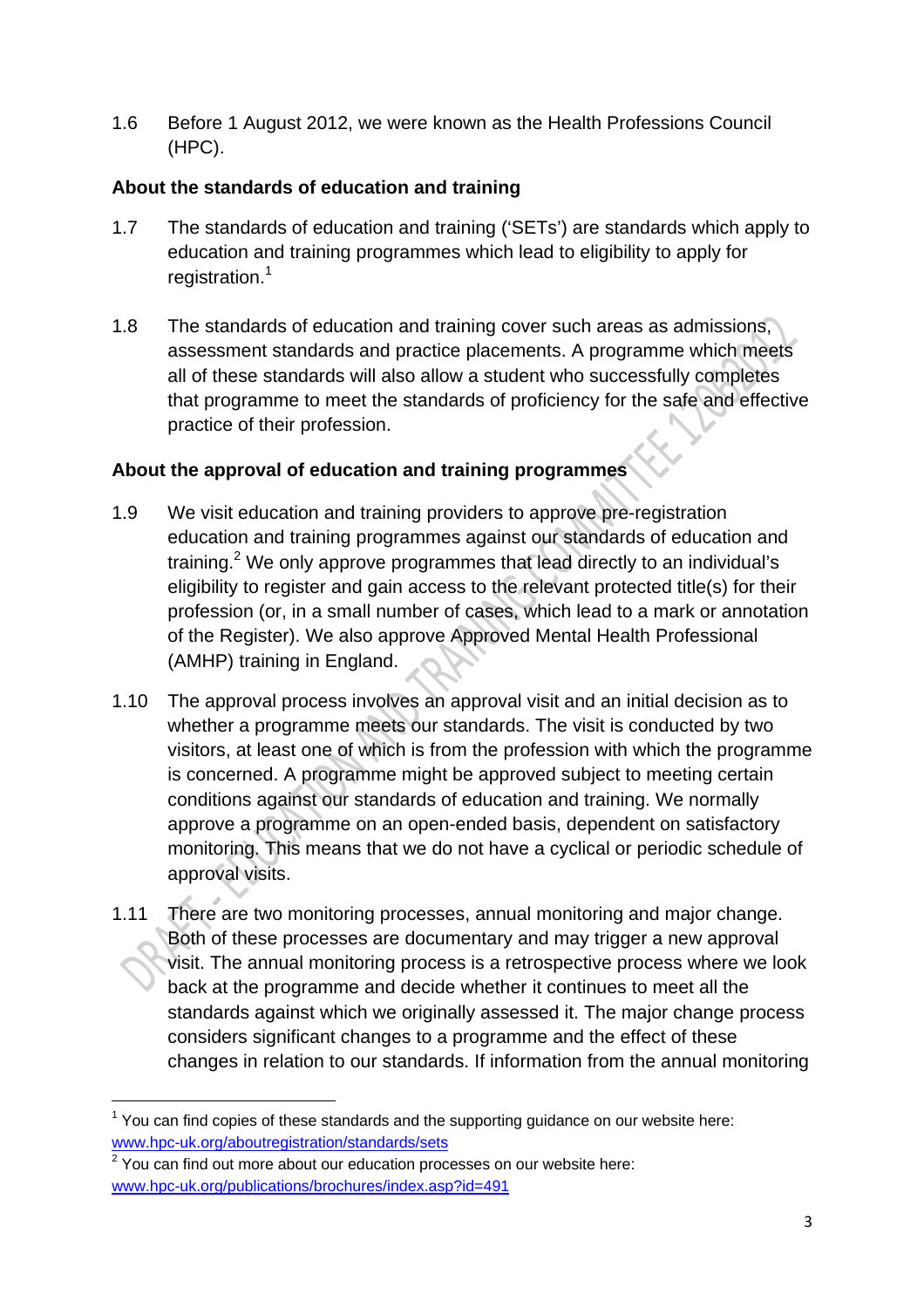or major change processes indicates that further investigation is necessary to decide whether the standards continue to be met, we may decide to re-visit a programme.

#### **About this document**

- 1.12 This document is divided into four sections.
	- **Section one** introduces the document.
	- **Section two** provides some background information to the consultation, explaining why we are interested in this area.
	- **Section three** explains our consultation proposals.
	- **Section four** includes the text of the proposed standard and supporting guidance.

### **Consultation questions**

- 1.13 We would welcome your response to our consultation and have listed some questions to help you. The questions are not designed to be exhaustive and we would welcome your comments on any related issue.
- 1.14 The questions are incorporated in section four of this document. However, they are also listed below.

Q1. Do you agree that the standards of education and training should be amended to require the involvement of service users and carers in approved programmes? If not, why not?

Q2. Do you consider that the proposed standard and guidance are appropriate to different types of approved programmes, and to different professions? If not, why not?

Q3. Do you agree with the approach to defining 'service users and carers' in the proposed standard and guidance? If not, why not?

Q4. Do you agree that there should be a lead-in period, with the standard becoming effective from the 2015/2016 academic year? If not, what alternative arrangements should we put in place?

Q5. Do you have any other comments you would like to make about the proposed standard and guidance, or about any other aspect of the proposals?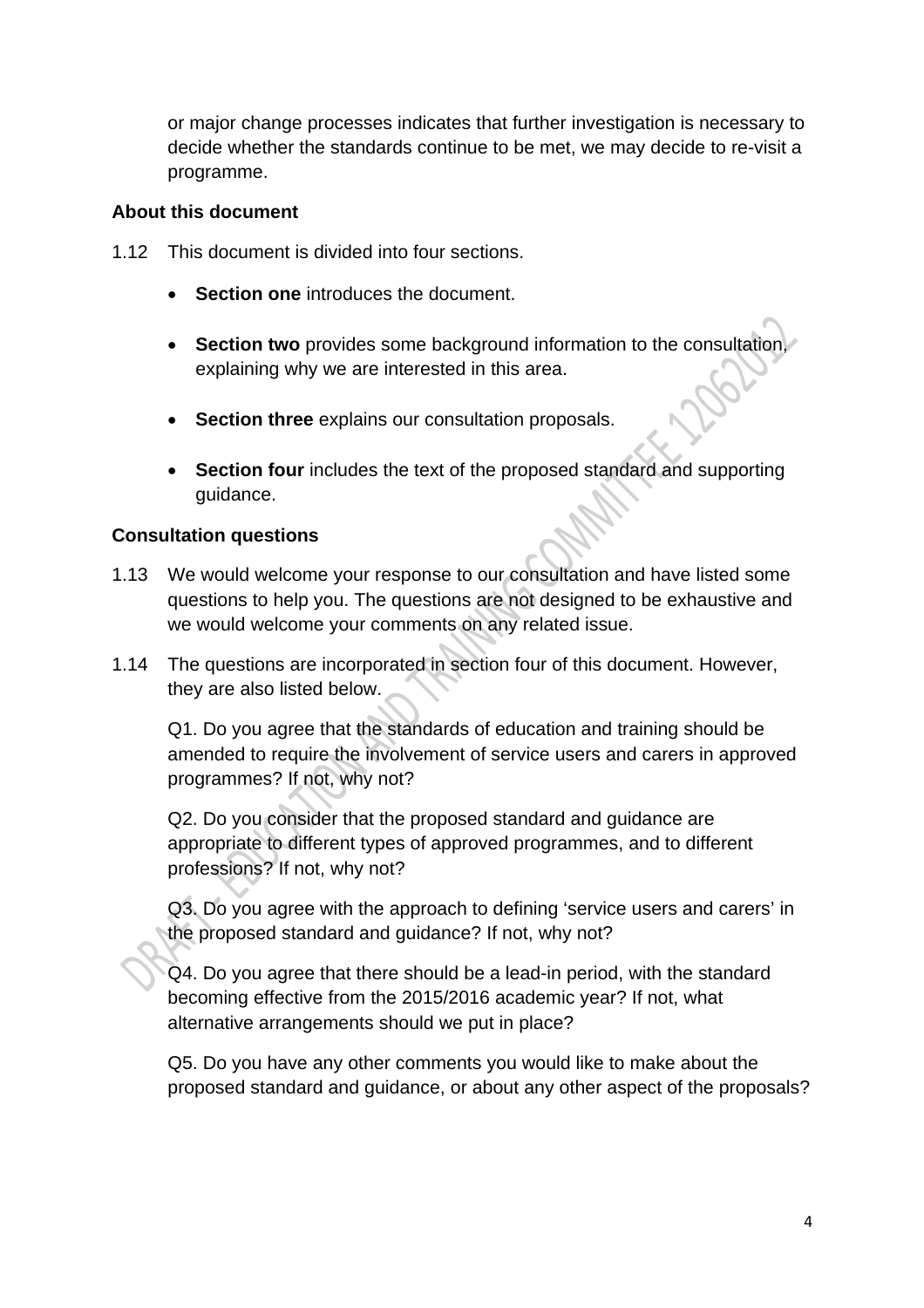#### **How to respond to the consultation**

- 1.15 The consultation closes on **x December 2012**.
- 1.16 You can respond to this consultation in the following ways.
	- By completing our online survey: [link will appear here]
	- By emailing us at: consultation@hpc-uk.org
	- By writing to us at the following address.

Consultation on service user and carer involvement Policy and Standards Department Health and Care Professions Council ORANT Park House 184 Kennington Park Road London SE11 4BU Fax: +44(0)20 7820 9684

1.17 Please note that we do not normally accept responses by telephone or in person. We normally ask that consultation responses are made in writing. However, if you are unable to respond in writing, please contact us on +44(0)20 7840 9815 to discuss any reasonable adjustments that would help you to respond.

# **Please contact us to request a copy of this document in an alternative format, or in Welsh.**

1.18 Once the consultation period is completed, we will analyse the responses we receive. We will then publish a document which summarises the comments received and explains the decisions we have taken as a result. This will be published on our website.

**FELLIDORY**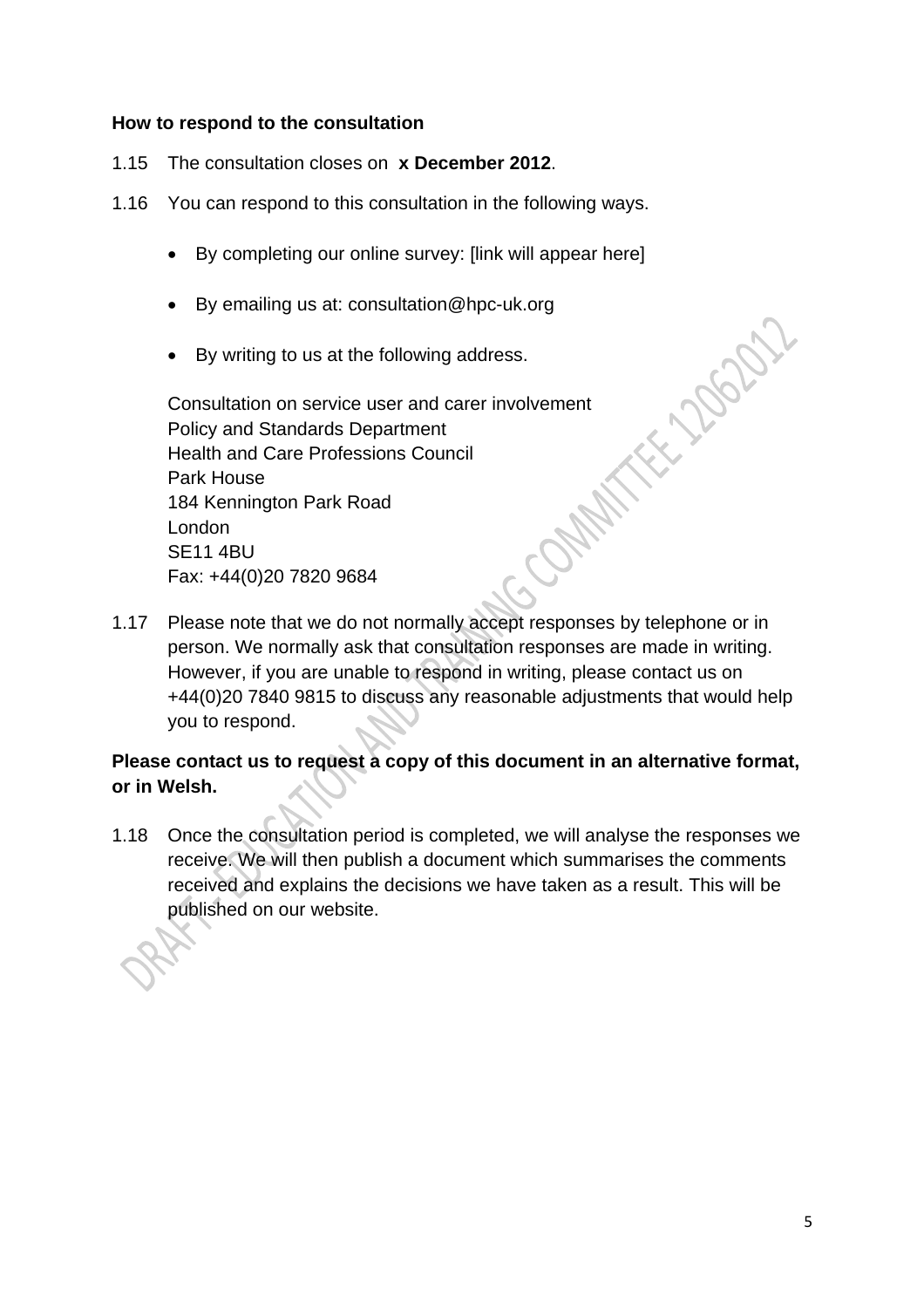# **2. Background information**

2.1 This section provides some background information to the consultation. explaining why we are interested in this area, including the findings of research we commissioned.

## **Why have we been looking at this area?**

- 2.2 We have been actively considering and reviewing our approach in this area for a number of years.
- 2.3 The standards of education and training guidance already supports and encourages education providers to provide evidence of service user involvement in their programmes as part of meeting the standards. For example, we refer to the role of service user feedback in monitoring and evaluating programmes (SET 3.3) and the contribution of service users to teaching and learning (SET 4.8).
- 2.4 However, the involvement of service users and carers is not currently a requirement of the standards themselves. Therefore it is possible that we could approve a programme which did not involve service users and carers at all.
- 2.5 In August 2012, we became responsible for regulating social workers in England. Service user and carer involvement has been a particular focus in social work education for a number of years. Service users and carers have been required to be involved in the selection of students and have also been identified as having an important role in other areas including in assessment; teaching and learning; and quality assurance.<sup>3</sup>
- 2.6 In addition, every year the Professional Standards Authority for Health and Social Care (PSA) (formerly the Council for Healthcare Regulatory Excellence) undertakes a performance review of the nine regulators within its remit against its 'Standards for Good Regulation'. The PSA has previously commented that it expects that 'patients' should be involved in the design and delivery of approved programmes and has noted our work looking at this issue.

 $3$  Department of Health (2002). Requirements for social work training. http://www.dh.gov.uk/en/Publicationsandstatistics/Publications/PublicationsPolicyAndGuidance/DH\_4 007803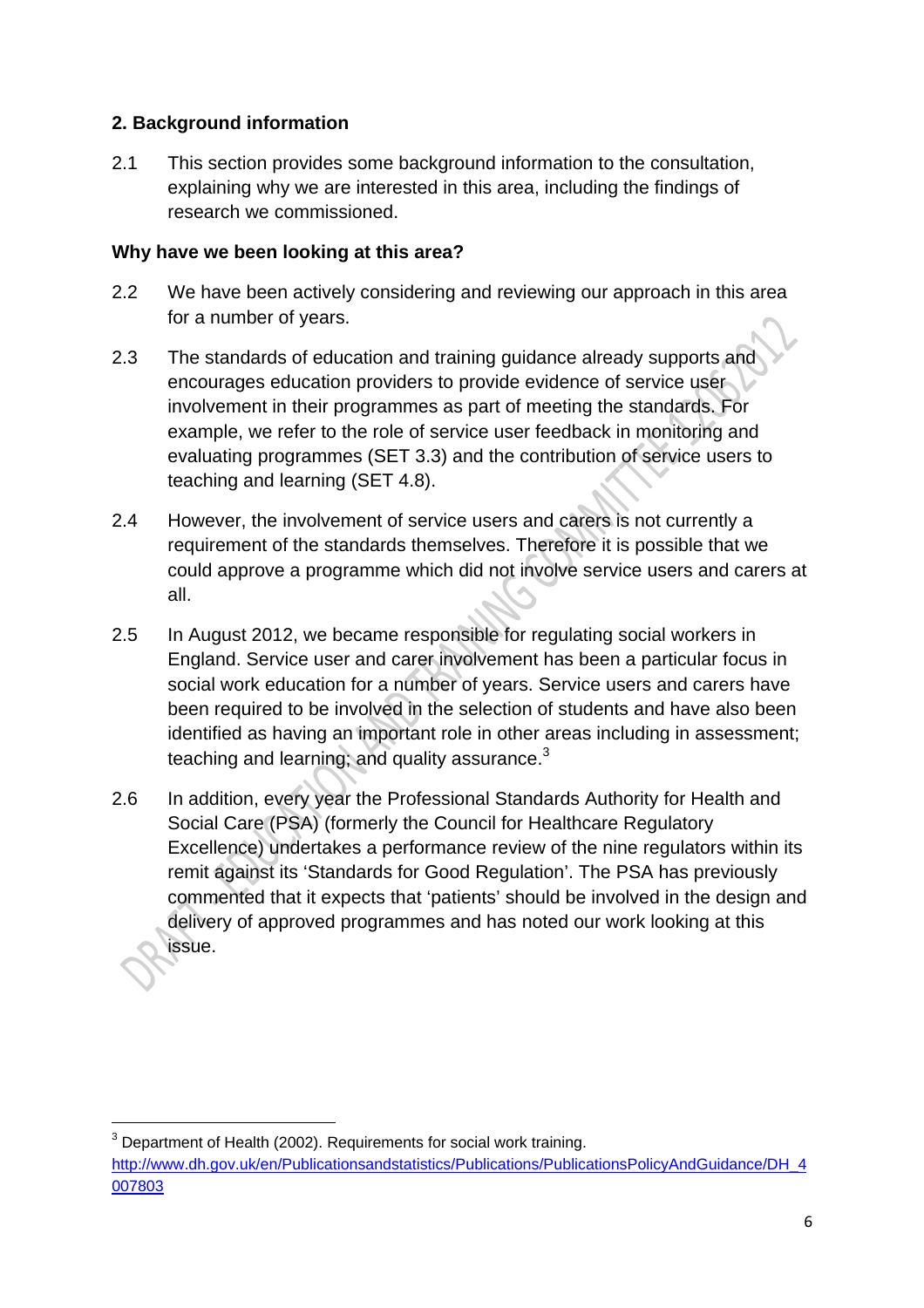### **Why did we commission research on this topic?**

- 2.7 In 2011 we commissioned Kingston University and St George's (University of London) to undertake some research for us looking at the involvement of service users in the design and delivery of programmes we approve. The research looked at the 15 professions we then regulated (not social workers in England) and included a literature review; a survey of approved education providers; focus groups with students, educators and service users; and a workshop to discuss the research findings and develop recommendations.<sup>4</sup>
- 2.8 We commissioned the research to help us in deciding whether we should strengthen our requirements in this area by amending our standards of education and training and supporting guidance to require service user involvement for a programme to be approved by us.
- 2.9 We had good information about the extent of involvement in social work programmes in England, but wanted to gain an improved picture more about the extent and type of involvement activities carried out by education providers on programmes we approved at the time. We also wanted to find out about good practice in involving service users in education; identify the potential benefits, facilitators and barriers to user involvement; and explore the relationship between involvement activities and improved public protection.

# **What were the research findings?**

- 2.10 We found that most previous research on this topic is about medicine, nursing and social work education, so we hope that the research will make a positive contribution to this area. We also hope it will be helpful to education providers across the breadth of professions we regulate in thinking about how they involve service users (and carers) in their programmes.
- 2.11 The following provides a short summary of some of the research findings. In section three, we discuss the conclusions we have drawn as a result. In section four, we outline our consultation proposals and questions.
- 2.12 There were no education providers, approved programmes or professions that did not involve service users in some way. Service user involvement was most common in the area of programme planning, but education providers also frequently involved service users in selecting students; teaching; and in providing formative feedback on students. Service users were less involved in summative assessment of students.

 $<sup>4</sup>$  Mary Chambers and Gary Hickey (2012). Service user involvement in the design and delivery of</sup> education and training programmes leading to registration with the Health Professions Council. http://www.hpc-uk.org/publications/research/index.asp?id=550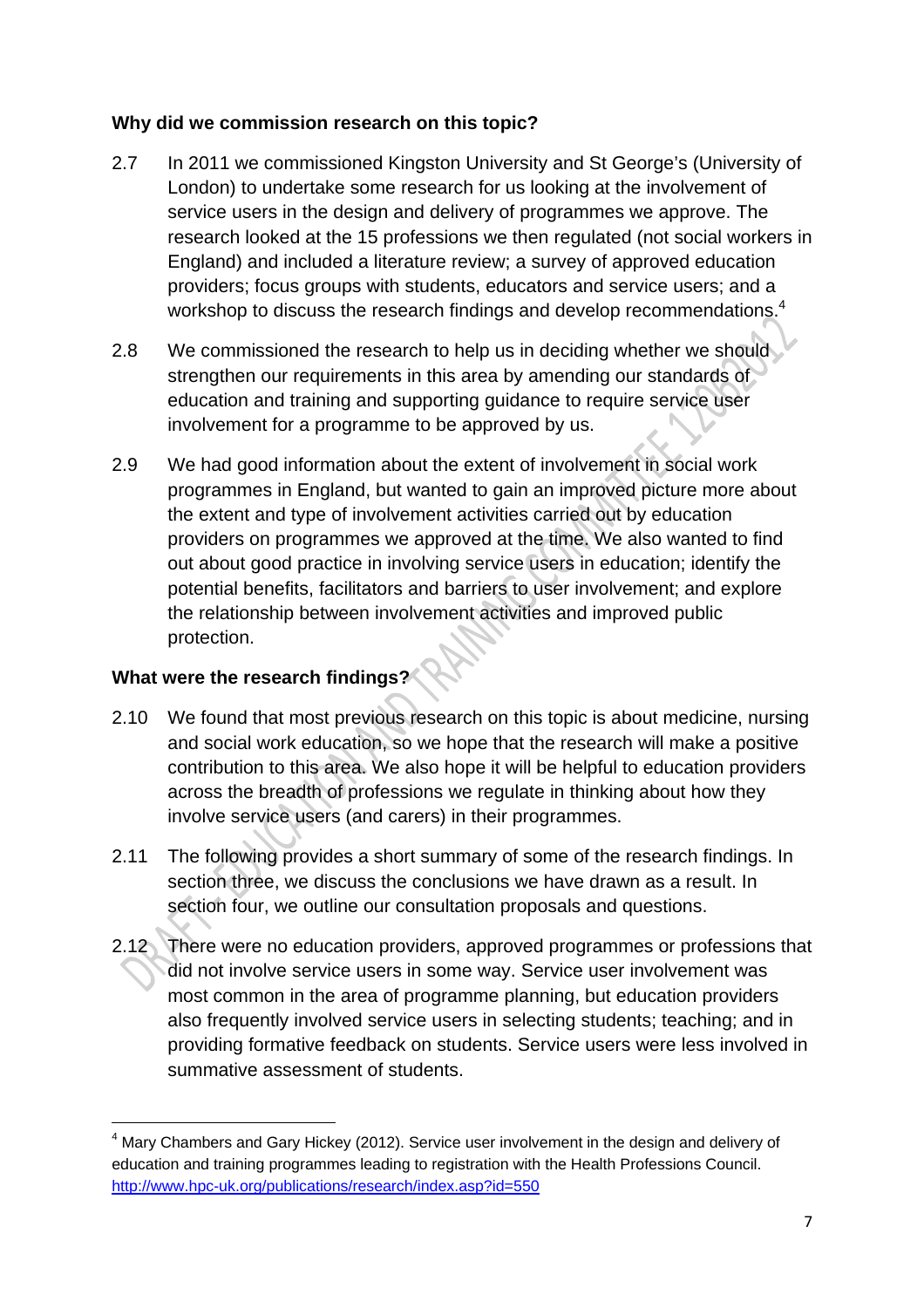- 2.13 A range of benefits of involvement were frequently identified for students, programmes and service users. Involving service users was perceived to lead to improved programmes which better reflect the needs and wishes of service users; to provide a 'real world' link between theory and practice; and to result in professionals who are more able to provide a service user focused service in which service users are involved in decisions about their care or services.
- 2.14 A number of facilitators, barriers and challenges to and for service user involvement were identified. They included infrastructure and support (including funding for involvement activity); cultural issues (including expertise and leadership); and service user issues (including recruitment and concerns about representativeness).
- 2.15 One challenge identified during the course of the research was the definition of service users. A variety of different potential service users were identified, including patients, clients, carers and colleagues. This was particularly an issue for those professions that do not typically have contact with traditional service users such as patients or clients.
- 2.16 In our CPD standards, we use the term 'service user' to refer to anyone who uses or is affected by the services of a registrant, including, for example, carers, and this was reflected in the usage of the term in the research. In the workshop that formed part of the research, however, it was argued strongly that carers should be identified as a distinct group alongside service users and should also be involved in education. In social work, existing requirements are explicitly for the involvement of 'service users and carers'.
- 2.17 There was general support for involving service users in education but with some caveats and concerns about the need for a separate standard, what that standard might look like, and the practicalities of meeting it.

8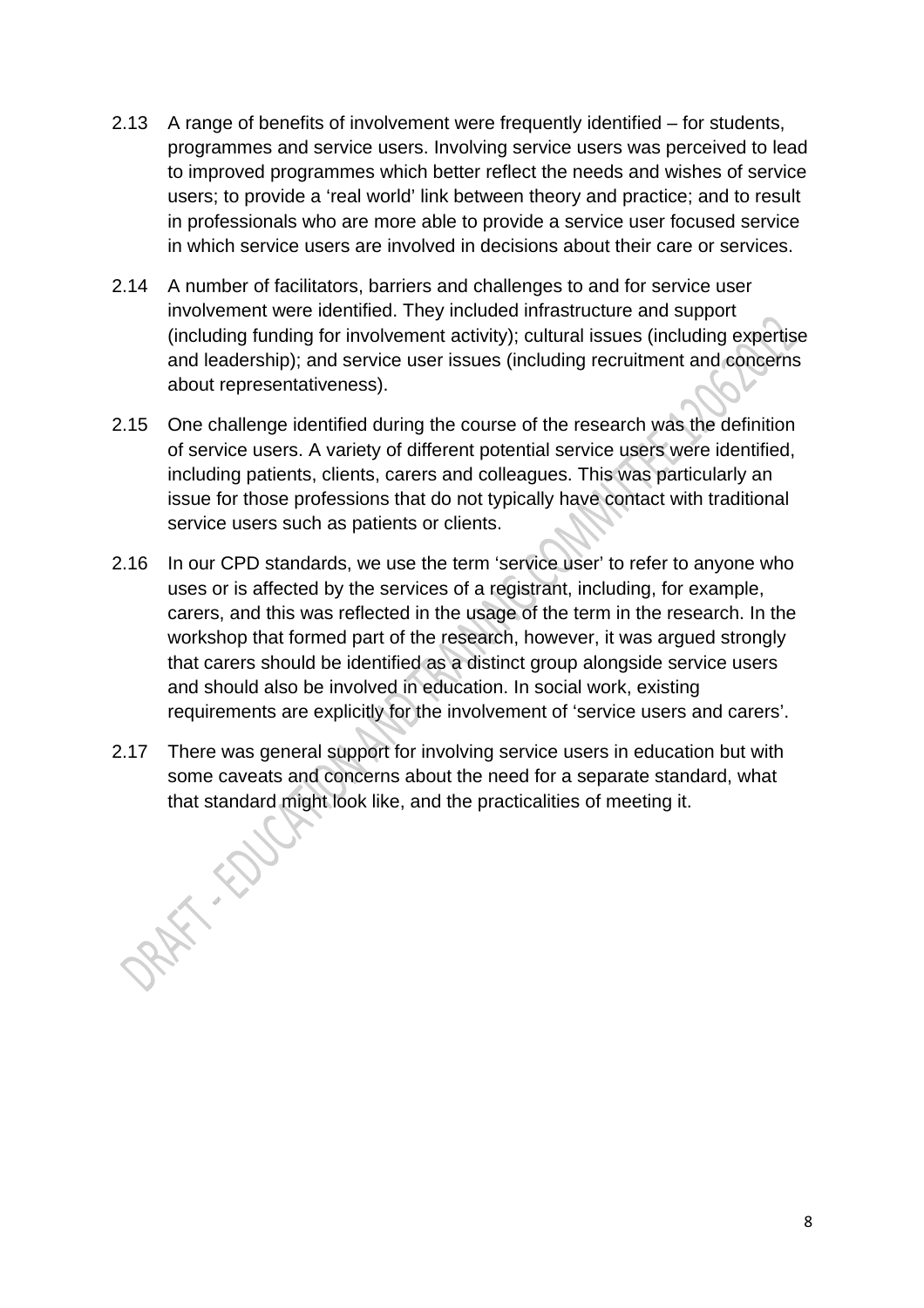### **3. Developing a standard and supporting guidance**

3.1 This section provides information about what we are proposing and why.

#### **What are we proposing?**

- 3.2 We are proposing to amend the standards of education and training and the supporting guidance to require the involvement of service users and carers in approved programmes.
- 3.3 We know from the research that many, if not all, HCPC approved education providers are already involving a diverse range of service users, and carers, in their programmes in a range of different ways. However, the involvement of service users and carers is not a specific part of the standards of education and training.
- 3.4 We consider that service users and carers should be involved in approved programmes and that requiring involvement through our standards is consistent with our aim of ensuring that someone completing an approved programme is fit to practise and eligible to apply for registration. We consider that it can help to ensure that programmes are up-to-date with the expectations and experiences of service users and carers; ensure that students benefit from a wide range of different perspectives and; ensure that, once qualified, registrants understand the need to, and are able to, involve service users and carers in decisions about their care or services.
- 3.5 We consider that an additional standard of education and training would recognise the involvement activities that are already taking place, whilst acting as a driver for education providers to think about how best to involve service users and carers in their programmes, sending out a strong message that service user and carer involvement has an important contribution to make to public protection.

### **What is our thinking behind the proposed standard?**

- 3.6 The research found some strong arguments that involvement needs to be planned and systematic to be meaningful and effective and that tokenism should be avoided. It also indicated that there are some challenges to involvement that need to be considered and overcome or negotiated.
- 3.7 Although the research indicated that many if not all education providers delivering approved programmes are involving service users and carers in some way in their programmes, it also indicated that some education providers may involve service users and carers more systematically than others and in different aspects of their programmes.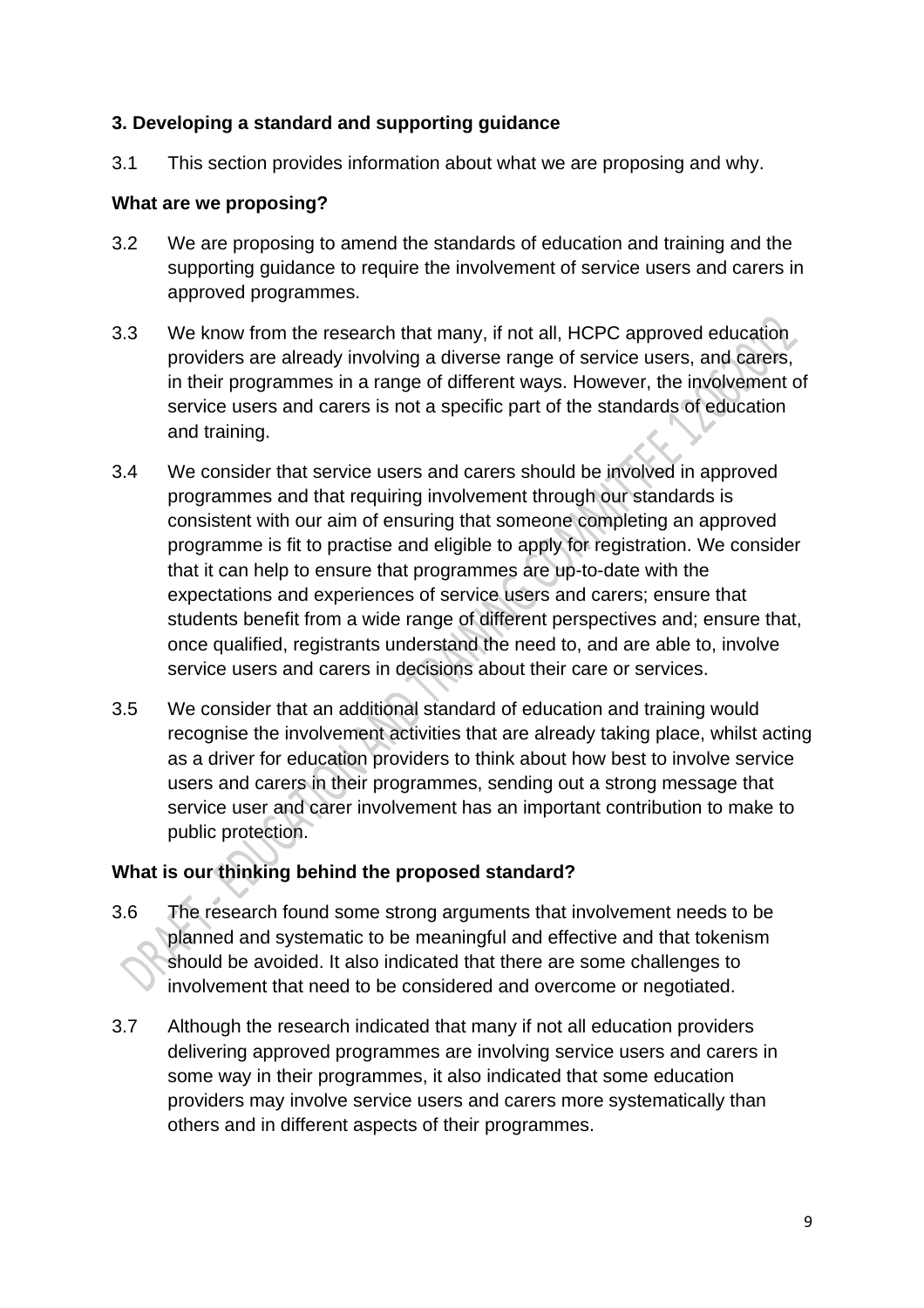- 3.8 We want to develop a standard which is enabling and meaningful. It needs to strike an appropriate balance between setting an appropriate threshold benchmark for all education providers, whilst being flexible enough to recognise the diversity of the different professions we regulate and the diversity of different types of programmes we approve. It also needs to recognise that different education providers and different professions are at different stages of implementing and exploring effective service user and carer involvement.
- 3.9 We have proposed a standard and supporting guidance which we consider is broad and enabling, allowing for flexibility and diversity, whilst setting a clear expectation that service users and carers must be involved in approved programmes. We know from the research that some stakeholders advocated making much more prescriptive requirements. However, given the circumstances described here, and because this is the first time a specific requirement is being made on this topic, we consider that it is appropriate to set a broad requirement. We review all of the standards we publish on a regular basis, so we could consider making the requirement more specific or more demanding in the future.
- 3.10 We approve programmes across 16 diverse professions which work in a variety of different environments and with a variety of different people. As a result, who service users are for individual professions may vary considerably. Some professions will also work closely with carers such as family members, whilst others may work in different ways with individuals and organisations or use different terminology to refer to who they work with. We have used the phrase 'service users and carers' in the proposed standard to refer to those who typically us or who are affected by the services of professionals once they successfully complete an approved programme and become registered.
- 3.11 We will want to see evidence that an education provider has considered the service user and carer groups which will be appropriate to their profession and programme. They would need to explain where, how and why service users and carers are involved.

### **When would the standard and guidance become effective?**

- 3.12 Once the consultation closes, we will consider the responses we receive and decide whether we should amend our proposals.
- 3.13 We propose that if a new standard and guidance is introduced, that we should allow approved programmes a lead-in period before they have to start demonstrating that they meet our requirements. This would allow a reasonable period of time for education providers to understand the new requirement; to review how they involve service users and carers; and possibly to make any changes to their programmes which might be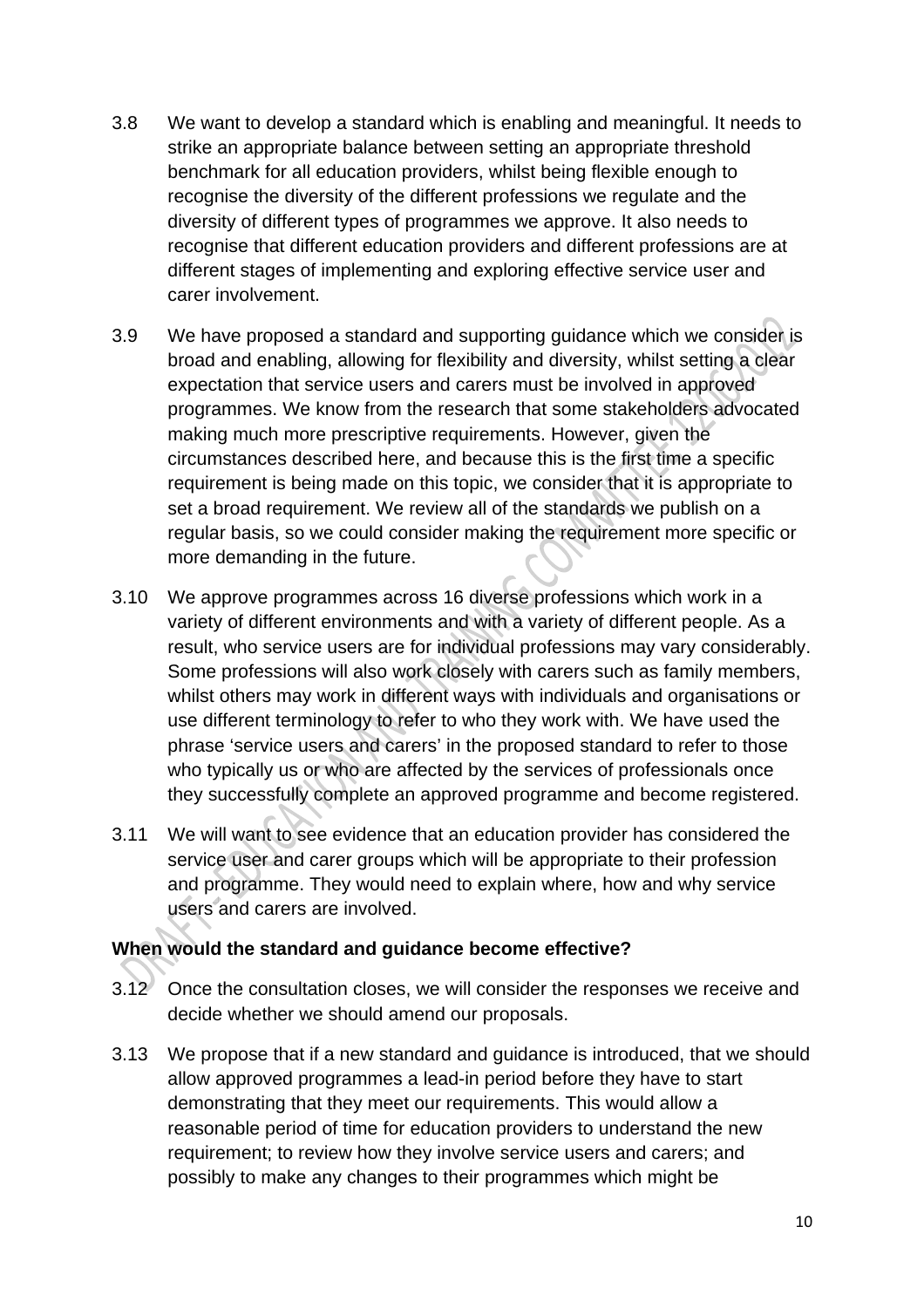necessary. This also allows more time to communicate our requirements, for example in our seminars with education providers.

3.14 If a new standard was agreed, we anticipate this would be in place in the late spring of 2013. We would then propose a period of two academic years before the standard became effective. We propose that the standard should become effective from the 2015/2016 academic year. Any new programmes would have to meet the standard in order to be approved from this date. Existing approved programmes would have to provide evidence of meeting the standard as part of the annual monitoring process.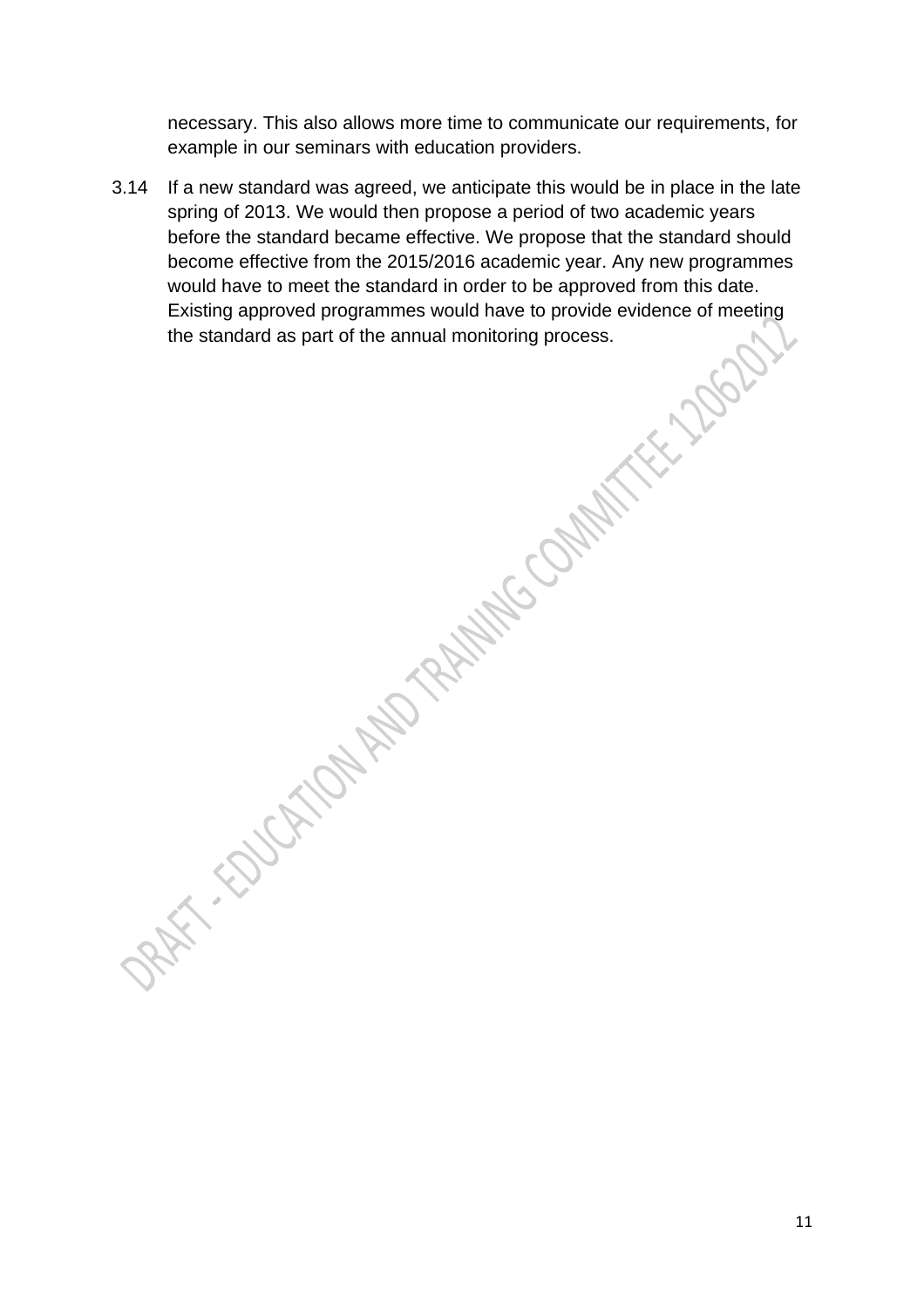### **4. Consultation proposal and questions**

4.1 We propose to amend SET 3, 'Programme Management and Resources'. The proposed standard and supporting guidance is shown on the next page.

### **Consultation questions**

- 4.2 The following are the questions we are asking on our proposals. They are not intended to be exhaustive and we would welcome comments on any other related issue.
- 4.3 We would be particularly interested in the views of stakeholders about whether we have been successful in setting-out a clear expectation for involvement, whilst ensuring that the standard is reasonable and appropriate across the different professions and programmes we regulate and approve.
- 4.4 The consultation questions are as follows.

**Q1. Do you agree that the standards of education and training should be amended to require the involvement of service users and carers in approved programmes? If not, why not?** 

**Q2. Do you consider that the proposed standard and guidance are appropriate to different types of approved programmes, and to different professions? If not, why not?** 

**Q3. Do you agree with the approach to defining 'service users and carers' in the proposed standard and guidance? If not, why not?** 

**Q4. Do you agree that there should be a lead-in period, with the standard becoming effective from the 2015/2016 academic year? If not, what alternative arrangements should we put in place?** 

**Q5. Do you have any other comments you would like to make about the proposed standard and guidance, or about any other aspect of the proposals?**